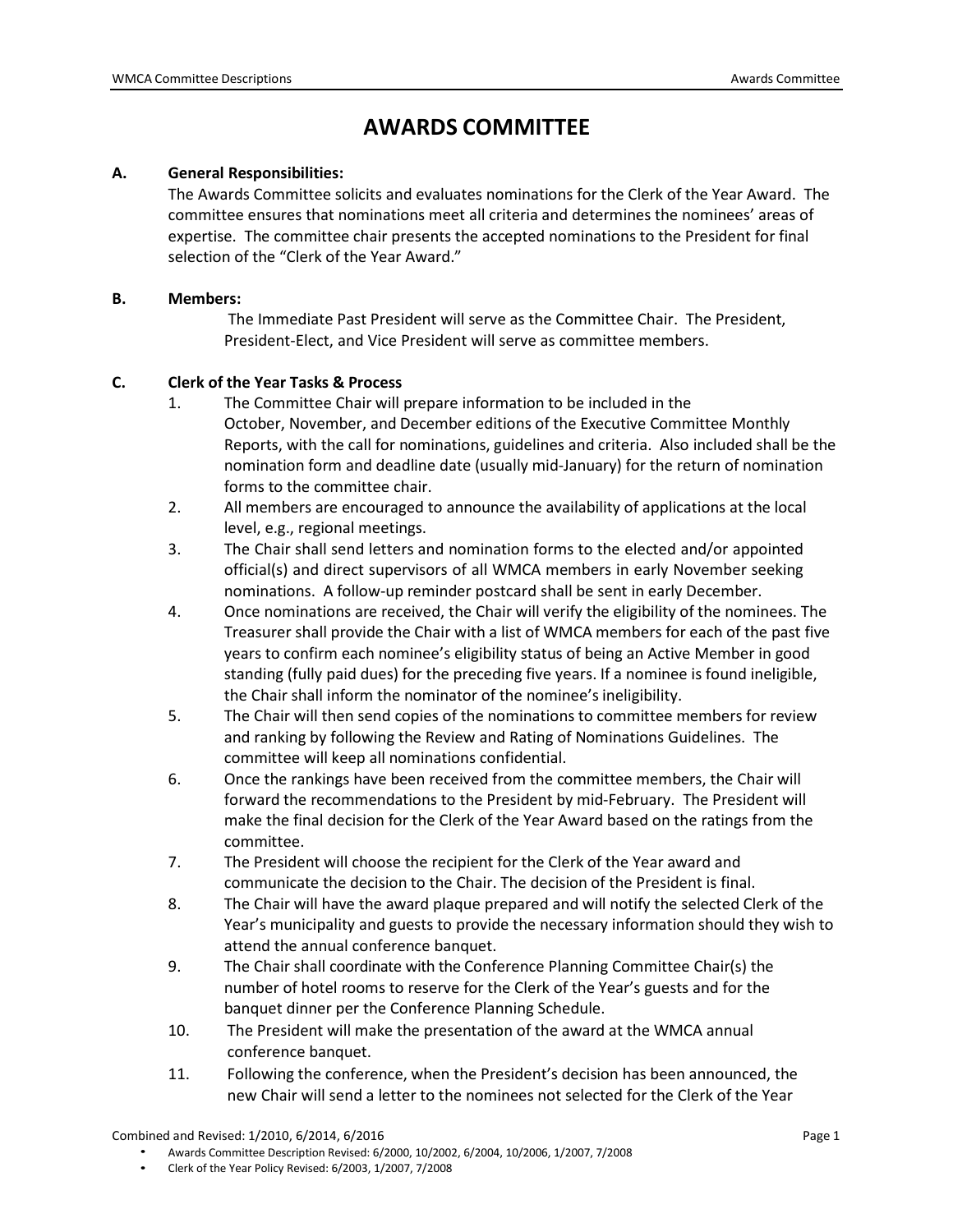award, including a copy of their nomination, describing how much their contribution and services are valued.

12. The past Chair will remind the outgoing President to prepare a press release announcing the Clerk of the Year immediately following the Annual Conference and send it to IIMC's News Digest in addition to the local newspaper where the recipient works.

#### **D. President's Award of Distinction Tasks & Process**

- 1. The President may also select recipients for Awards of Distinction from among the field of eligible Clerk of the Year nominations or other members in good standing.
- 2. The Chair will have an award plaque prepared for any recipients of the President's Award of Distinction.
- 3. The President will make the presentation of the award(s) at the WMCA annual conference banquet.

#### **E. Additional Chair Responsibilities**

- 1. At the President's request the Committee Chair will submit a written report for inclusion in the Executive Committee meeting packet (quarterly).
- 2. Prepare certificates for all committee members, which show the member's name, the committee and the year (i.e. 2006-2007) for distribution to the committee members at the Annual Conference.
- 3. Forwarded all invoices for WMCA expenses to the President for review and sign-off prior to being sent to the WMCA Treasurer.

## **F. Clerk of the Year Award Policy**

#### **1. Purpose**

The WMCA Clerk of the Year Award was developed to focus attention on the important role that Municipal Clerks have in our communities and to honor their achievements and accomplishments.

#### **2. Nominating a Member**

Any Active WMCA member (as defined in WMCA's Bylaws) in good standing (fully paid dues) may submit a confidential nomination postmarked no later than the stated deadline. It is encouraged that such nominations be submitted in collaboration with the nominee's elected and/or appointed official(s) and/or supervisor. Nominations may also be made by elected and/or appointed officials and/or supervisors and are also encouraged to be submitted in collaboration with nominees colleague(s) . Nominations must be submitted to the Immediate Past President of WMCA, Chair of the Awards Committee, by the stated deadline. In the appearance of fairness, the Awards Committee members are not eligible to nominate or support members for this award.

## **3. Criteria for Selection**

#### **a. Eligibility:**

The nominee must be an Active member of WMCA (as defined in WMCA's Bylaws), in good standing (fully paid dues) for the preceding 5 consecutive years. Members currently holding the office of President, President-Elect, Vice President, and Immediate Past President are not eligible for nomination.

#### **b. Contributions:**

The nominee must have made significant contributions or performed

Combined and Revised: 1/2010, 6/2014, 6/2016 **Page 2** Page 2

• Awards Committee Description Revised: 6/2000, 10/2002, 6/2004, 10/2006, 1/2007, 7/2008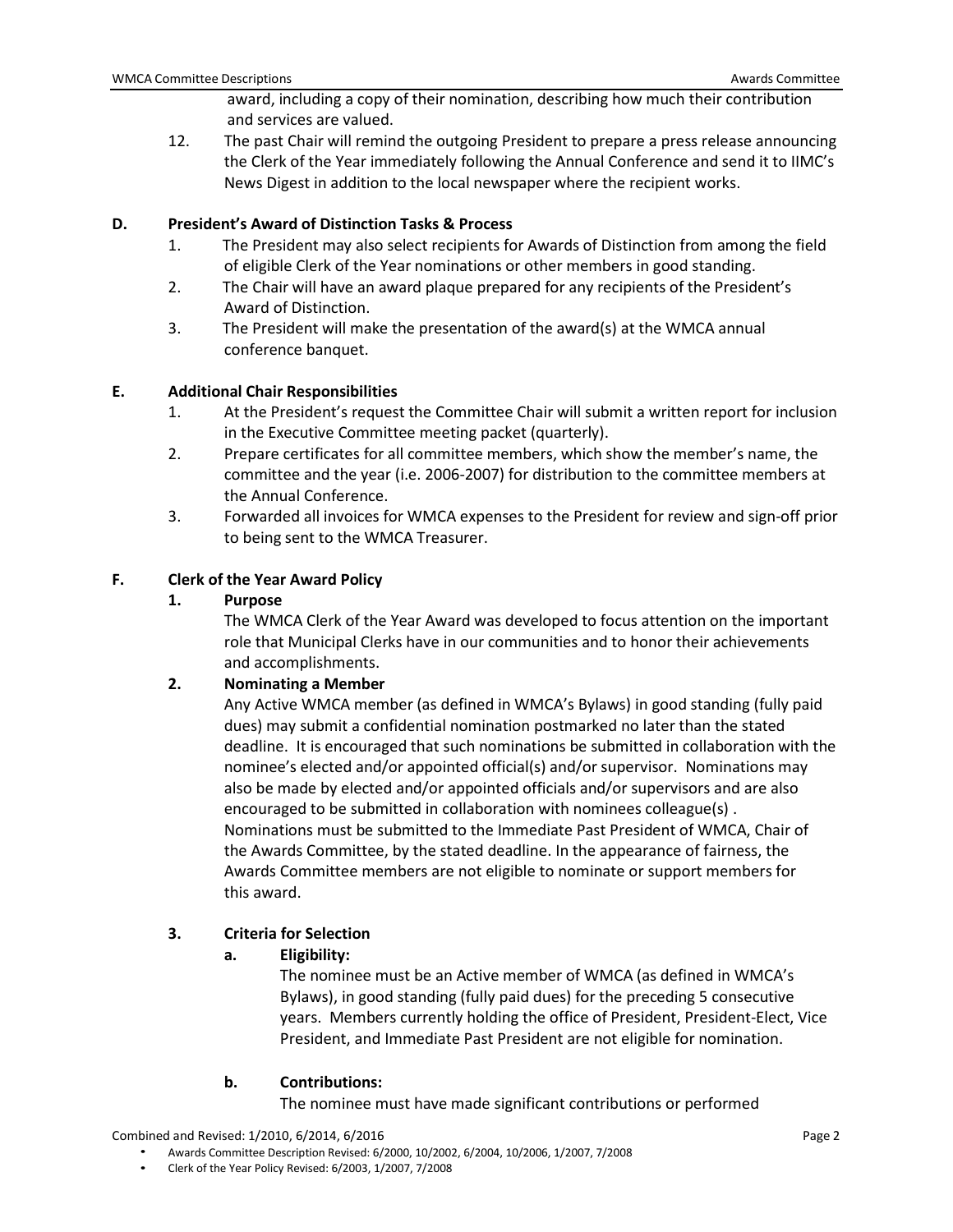outstanding service to WMCA, to the profession of municipal clerk, and to his/her individual municipality in the following areas:

- 1) Leadership, organization, administration and communications.
- 2) Legislative and governing body procedures, records management and public relations.
- 3) Outstanding service to WMCA, commitment to professional development and contribution to the clerk profession (time/length of service; service on WMCA Committees, attendance at State conferences, attendance at other WMCA sanctioned training events, involvement in regional groups and/or IIMC committees).
- 4) Special projects and community activities and volunteerism.

In general, it is not sufficient that a nominee perform his or her duties well. "Outstanding" is for individual performance over and above the job description.

#### **4. Recipient Benefits**

- a. The Clerk of the Year recipient will receive a plaque or comparable award recognizing their receipt of the award.
- b. The Clerk of the Year recipient will receive a complimentary registration to the WMCA Annual Conference for the following year. The complimentary registration is not transferable.
- c. A press release announcing the Clerk of the Year recipient will be sent to the local newspaper where the recipient works and to IIMC's News Digest immediately following the Annual Conference.

#### **G. General Award Policies**

- 1. There will be only one Clerk of the Year Award given in any one year, based on the nominations received. The nomination for this individual must exceed all other nominations.
- 2. There may be more than one President's Award of Distinction given in any one year.
- 3. Nominations shall not be carried over from one year to the next.
- 4. If no nominations are received by the deadline, no award will be given.
- 5. There may be no award presented during years in which there is no outstanding nominee.
- 6. Receiving an award will restrict future COTY Award, but not nominations of the recipient for an Award of Distinction.

#### **H. Review and Rating of Nominations Guidelines**

The committee members will use the following guidelines when reviewing and rating each contribution described on the nomination application and letter(s) of support.

- 1. A maximum of 100 points may be awarded to each nominee.
- 2. When reviewing the nominations, the following criteria should be considered:
	- a. Did this Clerk's contribution improve the quality of life in his/her community?
	- b. If a specific project is referenced, what was the scope and impact of the project and what special circumstances had to be overcome to complete it?
	- c. How did productivity or efficiency in the organization improve as a result of this Clerk's accomplishment?
	- d. In what specific ways did this Clerk's contribution or performance exceed daily work duties?

Combined and Revised: 1/2010, 6/2014, 6/2016 **Page 3** Page 3

• Awards Committee Description Revised: 6/2000, 10/2002, 6/2004, 10/2006, 1/2007, 7/2008

• Clerk of the Year Policy Revised: 6/2003, 1/2007, 7/2008